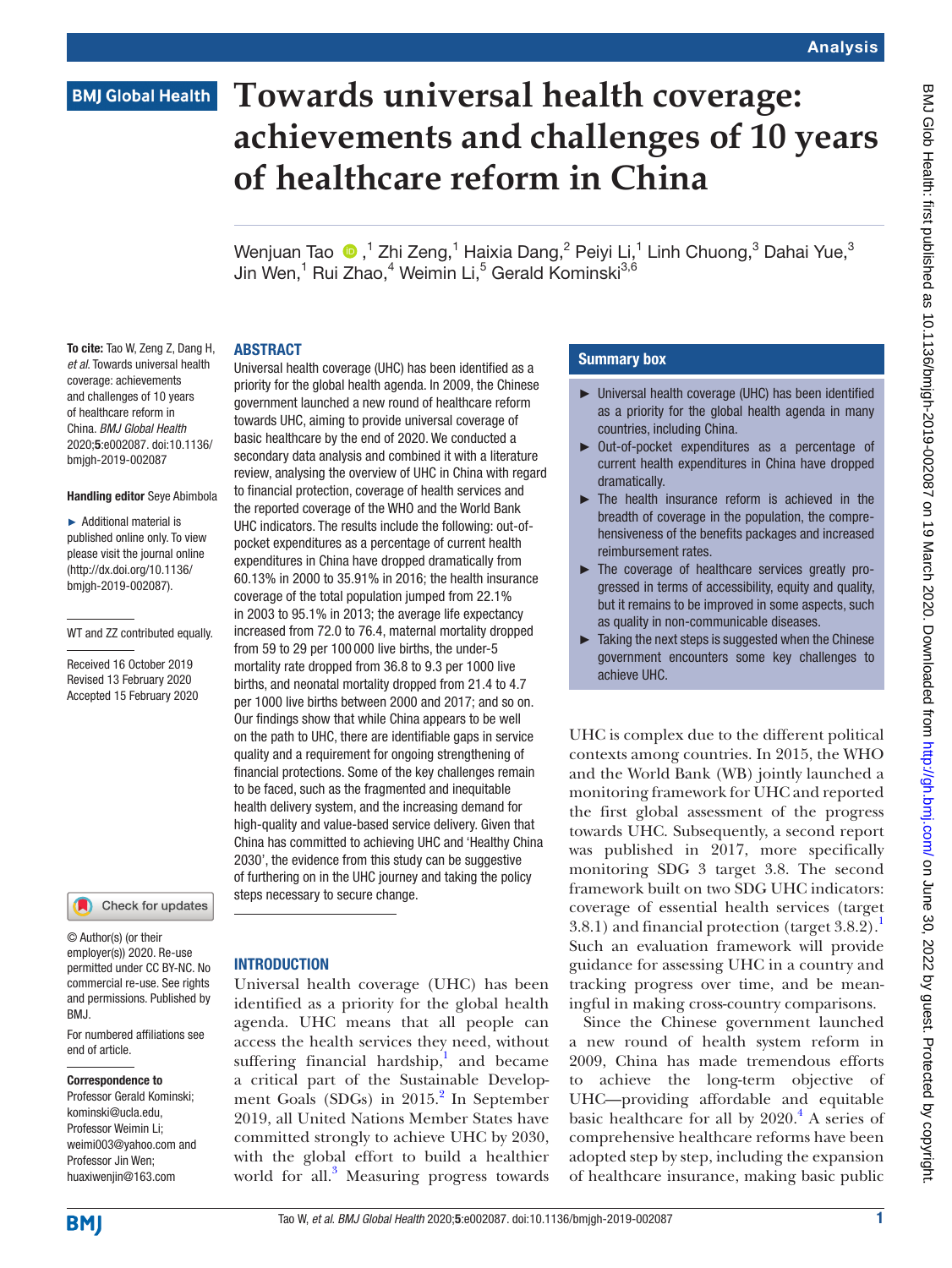health services available and equal for all, establishing a national essential medicines system, improving the primary care delivery system to provide basic healthcare, and the reform of public hospitals. $5$  This year marks the 10th anniversary of the healthcare reform. It is especially timely and significant to assess and track progress towards UHC in China. However, very few evaluations have been conducted on this issue.

This study aims to analyse China's progress towards UHC in the past 10 years of healthcare reform, based on two dimensions: financial protection and coverage of health services. We also tracked UHC indicators by the latest WHO and WB framework in our analysis, and conclude with a discussion of the remaining challenges towards UHC. Due to the constraints of the available data, we conducted a secondary data analysis from multiple sources: public databases (eg, WHO and WB), related reports, the China Statistical Yearbook, the National Health Services Survey (NHSS) in China and so on. To present a comprehensive and detailed picture of UHC in China, we combined our analysis with a literature review and summarised findings from the peer-reviewed original research. The search method, search strategy and included papers are listed in [online supplementary file](https://dx.doi.org/10.1136/bmjgh-2019-002087) [2](https://dx.doi.org/10.1136/bmjgh-2019-002087). Findings from this analysis will provide evidence for policy-makers on the path to achieving UHC and recommendations for the next step moving forward in China.

#### Financial protection

Financial protection is critical to reaching UHC, as all citizens should have access to health services without suffering financial hardship. [Figure](#page-1-0) 1 shows the trends in the core indicators of health systems financing in China and the members of the Organisation for Economic

Co-operation and Development (OECD) between 2000 and 2016. Compared with OECD members, China spent less of its gross domestic product on health, but the total health expenditures still grew. Although Chinese government spending on health increased to 9.05% of its total expenditure in 2016, it is far less than the share of OECD countries. The out-of-pocket spending is a key indicator with regard to financial protection. Out-of-pocket expenditures (OOPE) as a percentage of current health expenditures in China have dropped dramatically from 60.13% in 2000 to 35.91% in 2016, but remain significantly higher in China than in OECD member countries. The amount of OOPE per capita continued to increase.<sup>[6](#page-7-5)</sup> [Online supplementary figure S1](https://dx.doi.org/10.1136/bmjgh-2019-002087) shows the total health expenditure composition in China from 2000 to 2018. As for the indicator of catastrophic health expenditure, recent national studies showed that China made progress in reducing the rate of catastrophic health expenditure, especially for low-income groups.<sup>78</sup> However, the financial burden for medical services of patients remains high. $910$ 

The achievements of health insurance reform in China are impressive for both the scale of coverage expansion and the speed of expansion.<sup>11</sup> The NHSS showed a rapid increase in coverage over the past decade for both the urban and rural populations [\(figure](#page-2-0) 2). The health insurance coverage of the total population jumped from 22.1% in 2003 to 95.1% in 2013. The gap of insurance coverage was greatly narrowed between the urban and rural areas, reducing inequality. According to the evaluation framework on health insurance programmes coverage by Lagomarsino and colleagues, $12$  we examined the coverage of basic social health insurance programmes in China across three dimensions: who is covered, what is covered



<span id="page-1-0"></span>Figure 1 Trends in the core indicators of health systems financing in China and OECD members between 2000 and 2016. The core indicators are according to the 'Health Systems Financing-Toolkit on monitoring health systems strengthening, WHO, 2008'. Source: The World Bank data ([https://data.worldbank.org;](https://data.worldbank.org) last updated: 8 October 2019). CHE, current health expenditure; GDP, gross domestic product; GGE, general government expenditure; GGHE-D, domestic general government health expenditure; OECD, Organisation for Economic Co-operation and Development; OOPE, out-of-pocket expenditure.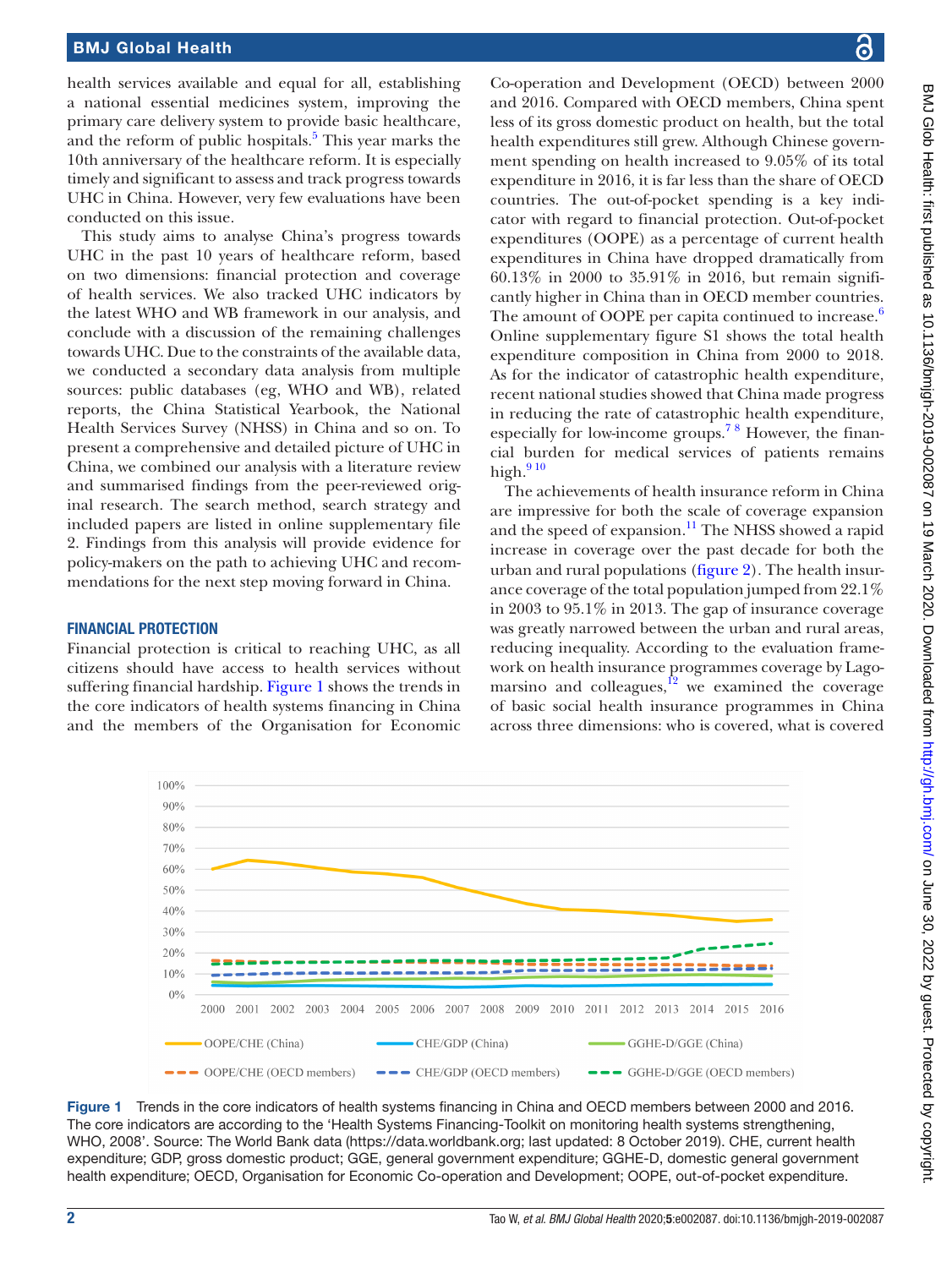

<span id="page-2-0"></span>Figure 2 Changes in the basic health insurance coverage of the survey population in different years. UEBMI, NRCMS and URBMI were established in 1998, 2003 and 2007, respectively. Adapted from 'the fifth national health service survey analysis report in 2013'.<sup>39</sup> NRCMS, New Rural Cooperative Medical Scheme; UEBMI, Urban Employee Basic Medical Insurance; URBMI, Urban Resident Basic Medical Insurance.

and how much is covered [\(table](#page-2-1) 1). Significant achievements were realised on the breadth of coverage in the population, the comprehensiveness of the benefits packages and increased reimbursement rates. In 2018, 1.34 billion people participated in the basic health insurance nationwide, with a steady coverage of more than  $95\%$ .<sup>13</sup> In each insurance scheme, the benefit of health service package was improved, and the number of pharmaceuticals on the drug list was expanded to 2643 in 2019. Currently, there is no variation in the number of drugs

<span id="page-2-1"></span>

| Three dimensions of coverage on basic social health insurance programmes in China<br>Table 1 |                                                          |                                                          |                                                                                                  |                                              |                                               |                                                         |
|----------------------------------------------------------------------------------------------|----------------------------------------------------------|----------------------------------------------------------|--------------------------------------------------------------------------------------------------|----------------------------------------------|-----------------------------------------------|---------------------------------------------------------|
|                                                                                              | Who is covered?                                          |                                                          | What is covered?                                                                                 |                                              | How much is covered?                          |                                                         |
|                                                                                              | <b>Eligible</b><br>population <sup>83</sup>              | <b>Population</b><br>covered<br>(millions) <sup>13</sup> | Service package<br>covered <sup>84</sup>                                                         | <b>Drugs covered</b><br>$(n)^{85-87}$        | Per capita<br>premium (¥) <sup>13</sup><br>88 | Government<br>subsidy per<br>capita (¥) <sup>1389</sup> |
| <b>UEBMI</b>                                                                                 | Urban, employed. 219.4 (2009)*                           | 316.8 (2018)                                             | Inpatient services,<br>catastrophic<br>outpatient services,<br>some prevention care<br>services. | 2151 (2009)<br>2643 (2019)                   | 1559.2 (2009)*<br>4273.2 (2018)               | $\mathbf 0$                                             |
| <b>URBMI</b>                                                                                 | Urban, non-<br>employed.                                 | 182.1 (2009)*                                            | Mainly cover<br>inpatient services and<br>catastrophic outpatient<br>services.                   | 2151 (2009)                                  | 130 (2009)                                    | 80 (2009)                                               |
| <b>NRCMS</b>                                                                                 | Rural, employed<br>and non-<br>employed.                 | 833.1 (2009)*<br>130.4 (2018) <sup>+</sup>               | Inpatient services,<br>catastrophic<br>outpatient services,<br>some prevention care<br>services. | County 800-<br>1200, town 300-<br>500 (2008) | 113.4 (2009)                                  | 80 (2009)                                               |
| <b>URRMI</b>                                                                                 | Unemployed<br>urban residents<br>and rural<br>residents. | 897.4 (2018)                                             | Inpatient services (up<br>to 75%) and outpatient<br>services.                                    | 2643 (2019)                                  | 693 (2018)                                    | 497 (2018)                                              |

¥7=US\$1.

\*Data are from China Statistical Yearbook 2010.

†To integrate the fragmented health insurance, the Chinese government merged URBMI and NRCMS into URRMI in 2016. There are still seven provinces implementing the NRCMS in 2018, including Liaoning, Jilin, Anhui, Hainan, Guizhou, Shanxi and Tibet. NRCMS, New Rural Cooperative Medical Scheme; UEBMI, Urban Employee Basic Medical Insurance; URBMI, Urban Resident Basic

Medical Insurance; URRMI, Urban and Rural Resident Medical Insurance.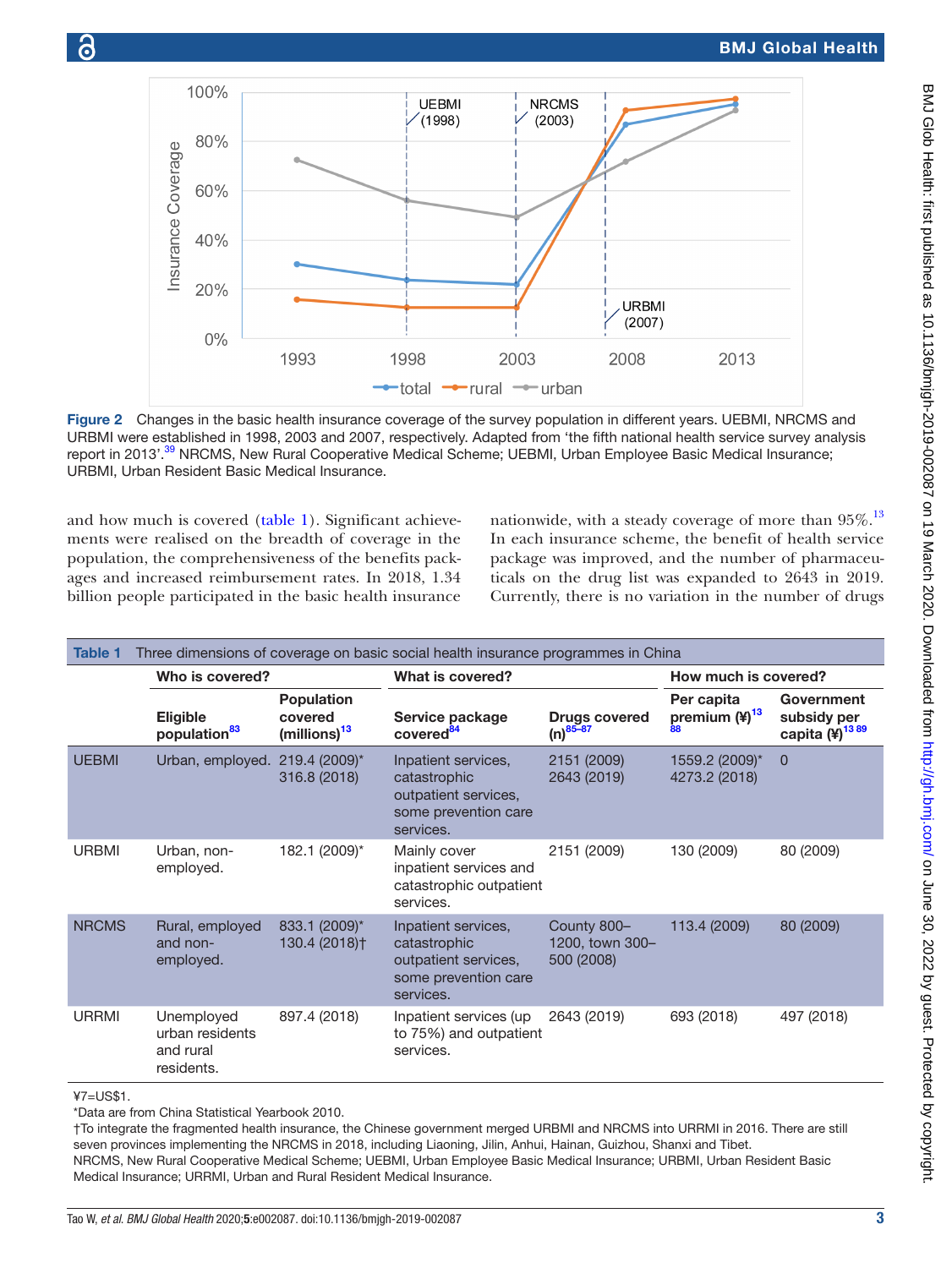

<span id="page-3-0"></span>Figure 3 Changes in NBPHS programme, 2009–2018. Sources: Data on government investment in basic public health service are from the National General Public Budget Expenditure of National Government Final Accounts released by the Financial Ministry of the People's Republic of China every year from 2009 to 2018. Data on per capita subsidy are from the news and Statistical Bulletin released by the National Health Commission of the People's Republic of China. Data on basic public health services are from National Basic Public Service Specifications in 2009, 2011 and 2017, and Qin's and Wang *et*  al's research.<sup>[90 91](#page-9-3)</sup> \*Public health emergency reporting and assistance for health inspection, and the target services group for children's health management extended from 0–3 years to 0–6 years. CNY, Chinese yuan; NBPHS, national Basic Public Health Service; TB, tuberculosis; TCM, traditional Chinese medicine.

covered by the different insurance schemes. Along with an increase in the per capita premiums for the Urban Resident Basic Medical Insurance and the New Rural Cooperative Medical Scheme, government subsidies per capita have increased more than fivefold in 2018 compared with 2009. China's health insurance system has been proven to be effective in boosting the utilisation of healthcare services and alleviated the financial burden of patients.[14 15](#page-7-11) The integration of fragmented health insurance schemes could promote access to and improve equity in healthcare utilisation for rural residents. $16 17$ However, some of the populations, such as children,<sup>[18](#page-7-13)</sup> lower income groups<sup>19</sup> and rural-to-urban migrants,<sup>20 21</sup> have a lower rate of insurance coverage.

#### Coverage of health services

The national Basic Public Health Service (BPHS) programme was launched in 2009 to provide free basic public health services for all urban and rural residents equally. [Figure](#page-3-0) 3 shows the Chinese government's efforts in this area. To regulate the guideline for basic services, three editions of BPHS specifications were issued in 2009, 2011 and 2017, respectively. The initial service package consists of nine categories, including health archive management, health education, vaccination, communicable disease reporting, health management for children, maternal and elderly, and health management for

chronic diseases and severe psychosis. Increased government public funding was invested to expand the services (14 categories in 2017) and availability of the basic public health package to almost everyone. An average of ¥15 was allotted per capita in 2009 and was increased to ¥55 in 2018. Following the previous literature, findings of the studies showed the following: the coverage of BPHS has increased greatly, but it has not reached the goal of universal coverage,  $22^{22}$  especially coverage of migrants<sup>24 25</sup>; the utilisation of the BPHS is generally improved, but some of the services are underutilised<sup>26 27</sup>; ensuring equal access to the basic public health services is improved, $28\frac{29}{29}$  and the gaps between urban–rural areas and different regions have been narrowed, but inequality still exists<sup>[24 30 31](#page-7-17)</sup>; and with respect to the effects of the BPHS policy, there are some improvements in maternal health services and reductions in maternal mortality,<sup>[32](#page-8-2)</sup> and improved the treatment and control among patients with hypertension and type 2 diabetes. $3334$  New evidence from the Global Burden of Disease Study showed that China has made substantial progress in reducing the burden of many diseases and disabilities.<sup>[35](#page-8-4)</sup>

According to the China Health Statistics Yearbook, the utilisation of medical services increased between 2009 and 2018: the outpatient visits increased from 518.7 million to 797.8 million, the hospital admissions increased from 132.6 million to 254.5 million, and the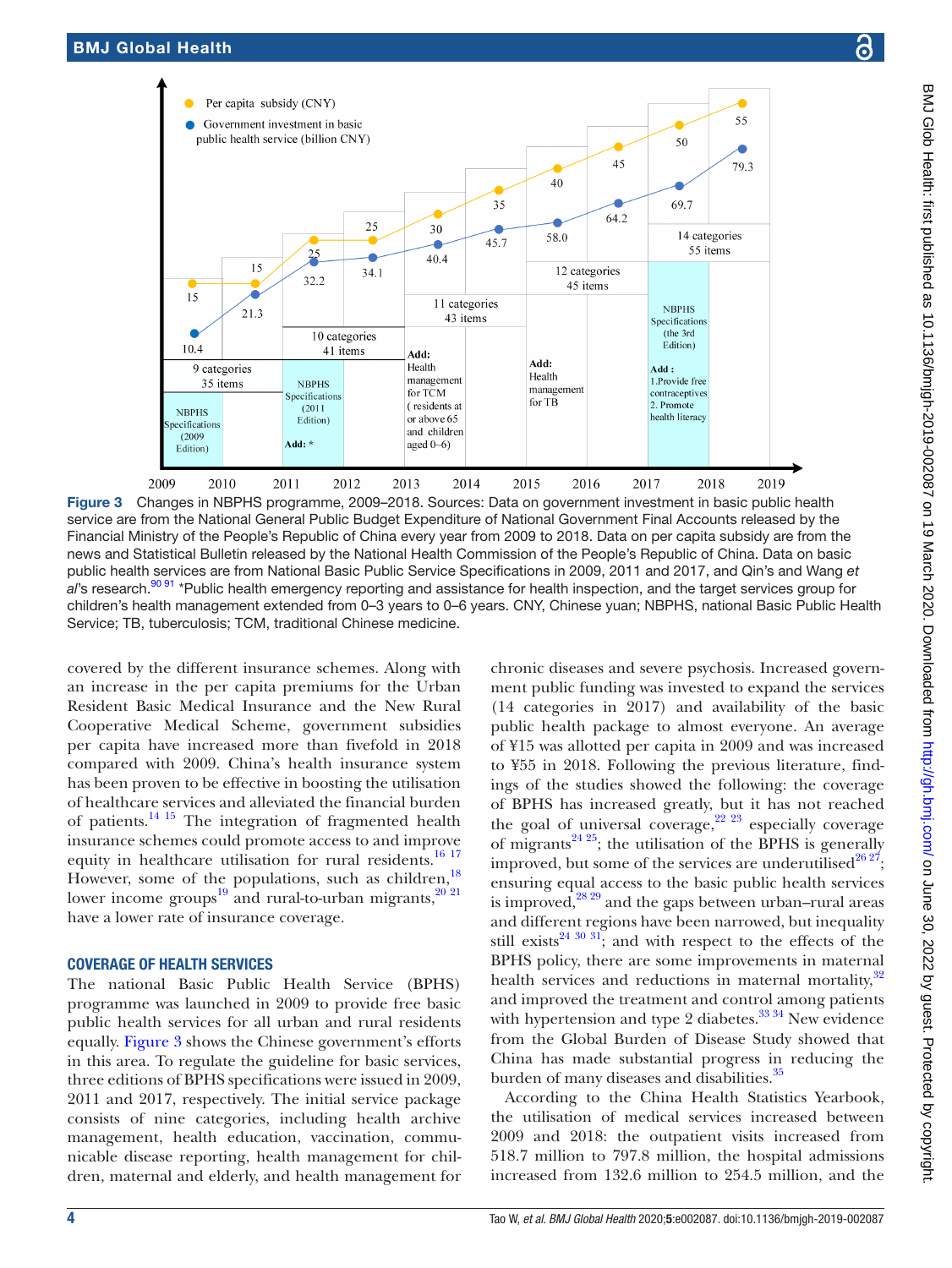

<span id="page-4-0"></span>Figure 4 Comparison of the visits in hospitals and primary healthcare institutions, 2009–2018. Sources: China Statistical Yearbook, 2010–2018; China Health Statistics Yearbook, 2019. H, hospital; PCI, primarycare institutions.

annual resident hospitalisation rate increased from 9.95% to 18.27%. Accordingly, both the number of visits to hospitals and primary care institutions (PCIs) increased. However, the percentage of visits delivered by hospitals among all healthcare institutions increased from 35.02% to 43.06%, while the proportion accounted for by PCIs dropped from  $61.82\%$  to  $53.04\%$  [\(figure](#page-4-0) 4). It indicates the current disordered situation—medical services are increasingly concentrated in hospitals rather than in primary care.

Delivering healthcare services in an accessible and equitable manner is essential to the goal of UHC. Access to health services has improved since the healthcare reform of  $2009<sup>36</sup>$ , 37 but regional disparity is also apparent.<sup>[37 38](#page-8-6)</sup> Compared with 2008, the proportion of people who were not hospitalised due to financial difficulties decreased significantly, from  $17.6\%$  in 2008 to 7.4% in 2013.<sup>[39](#page-8-0)</sup> It indicated that the affordable access to healthcare services was improved, but some studies showed that the financial burden remains heavy, $40\frac{41}{11}$  and the current reform has not resulted in access to affordable quality care. $42$ With the increase in government investments, the total amount of healthcare resources has increased in China and the equity of health resource allocation improved gradually.[43–45](#page-8-9) However, inequity in healthcare resources and services still existed. The inequitable determinants may relate to region,  $46 \text{ income}^{47}$  $46 \text{ income}^{47}$  $46 \text{ income}^{47}$  and insurance type.  $46-49$ [Figure](#page-5-0) 5 shows the gap between urban and rural areas in resource allocation. Between 2005 and 2017, the number of medical technical personnel, licensed (assistant) doctors, registered nurses and beds per 1000 population in urban areas grew more than in rural areas. According to the fifth NHSS in 2013, maternal and child health indicators (eg, the proportion of women receiving at

least five antenatal check-ups, the proportion of children qualifying physical examination) in Central China were the poorest of the three regions (Western, Central and Eastern China). To achieve 'effective UHC', ensuring good quality of healthcare services should be emphasised as well.<sup>[50 51](#page-8-12)</sup> According to a recent global study, China has significantly increased personal healthcare access and quality, with an increase in the Healthcare Access and Quality Index (HAQ) score from 56.2 in 1990 to 78 in 2016.<sup>52</sup> Although large HAQ score gaps remain between subnational regions, the expanded coverage of health services has led to health improvements, particularly for residents in rural areas. During the period between 2000 and 2017, the average life expectancy increased from 72.0 to 76.4, maternal mortality dropped from 59 in to 29 per 100000 live births, the under-5 mortality rate dropped from 36.8 to 9.3 per 1000 live births, and neonatal mortality dropped from 21.4 to 4.7 per 1000 live births [\(online supplementary file 1, table S1\)](https://dx.doi.org/10.1136/bmjgh-2019-002087). The differences in the neonatal, infant, under-5 and maternal mortality rates between urban and rural have greatly narrowed [\(figure](#page-5-1) 6).

Health services, broadly understood, also include the provision of drugs, devices and other goods, especially the essential medicines. $53$  Assuring access to essential medicines is also crucial for moving towards UHC. $54$  As part of the commitment to giving every citizen access to basic healthcare, China implemented the National Essential Medicines Policy (NEMP), which aims to increase the availability and affordability and to ensure the quality and promote the rational use of medicines. Since the revision of the National Essential Medicines List (NEML) issued in 2009, the list has been updated constantly from 307 medicines (2009) to 520 medicines (2012) and 685 medicines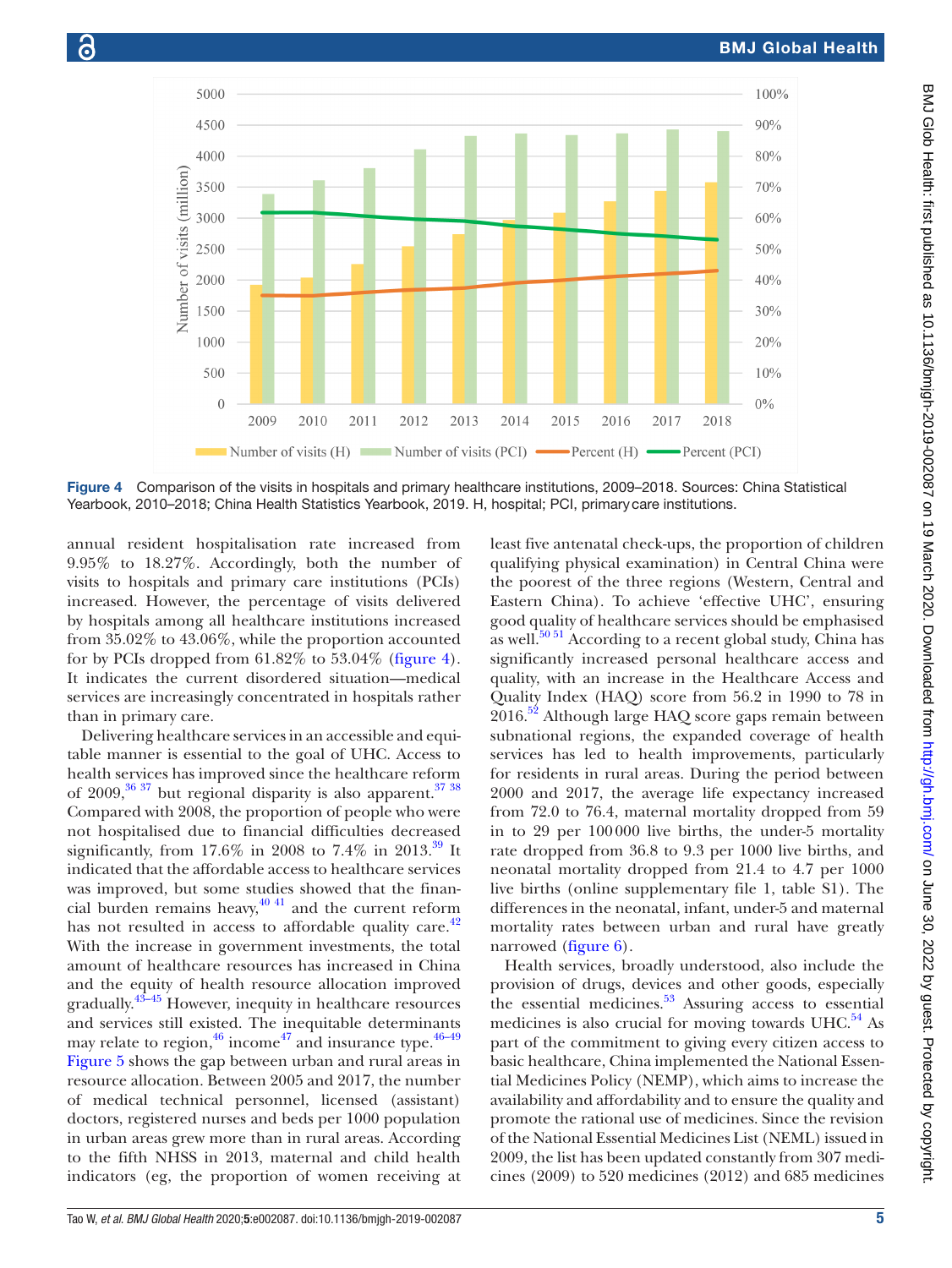

<span id="page-5-0"></span>Figure 5 The gap between urban and rural medical resources, 2005–2017. Source: China Statistical Yearbook, 2006–2018. LD, licensed (assistant) doctors; MTP, medical technical personnel; RN, registered nurses.

 $(2018)$ , for fully meeting the needs of basic healthcare.<sup>[55](#page-8-16)</sup> Based on the literature review on the evaluation of the effects of the NEMP, there is no consensus conclusion. Differences in research conclusions may be due to the use of data from different regions, research period or study design. But overall, these findings have demonstrated that the NEMP interventions are effective: the availability of essential medicines had improved,  $56\frac{57}{7}$  but remains at a low level $^{58\,59}$  and had a problem of regional inequity $^{60};$ drug prices were reduced significantly,  $5761-63$  and the affordability of essential medicines has improved $^{57}$   $^{59}$   $^{60}$ ; and the rational use of medicine has effectively improved,

but remained poor.<sup>56,64–67</sup> In the subjective questionnaire surveys, patients were satisfied with the price and quality of essential medicines.[68](#page-8-21) However, village doctors were unsatisfied with the NEML; most of them believed that the NEML could not meet the needs of the villagers.<sup>69</sup>

#### Monitoring and evaluation of UHC indicators

To evaluate China's UHC and compare it with other countries, we used the indicator framework defined in the Joint WHO/WB report entitled 'Tracking Universal Health Coverage: 2017 Global Monitoring Report'.



<span id="page-5-1"></span>Figure 6 Neonatal, infant, under-5 children and maternal mortality rate between urban and rural areas, 2000–2018. Source: China Health Statistics Yearbook, 2019. IMR, infant mortality rate; MMR, maternal mortality rate; NMR, neonatal mortality rate; U5MR, under-5 mortality rate.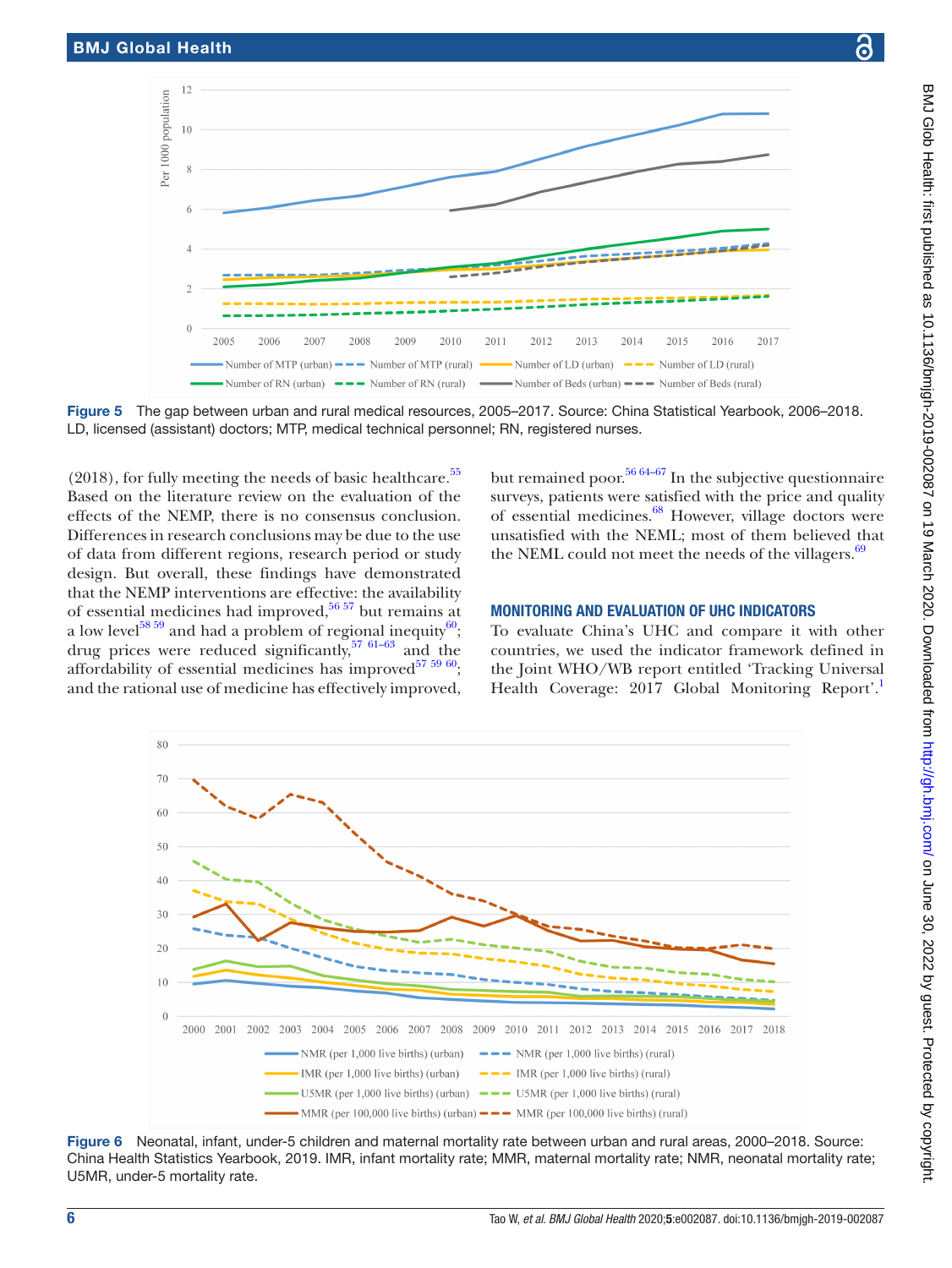China has comparatively high coverage of essential health services but a low score for financial protection against catastrophic health expenditures. We analysed secondary data from international and national data sets to evaluate trends in indicators (refer to [online supple](https://dx.doi.org/10.1136/bmjgh-2019-002087)[mentary figure S2](https://dx.doi.org/10.1136/bmjgh-2019-002087) for the trends from 2000 to 2017, and [online supplementary file 1, table S2](https://dx.doi.org/10.1136/bmjgh-2019-002087) for detailed indicators and data sources).

In terms of health service coverage, all indicators demonstrate improvement, with the exception of family planning. However, the level of demand satisfied by modern methods in 2017 (80.5%) is considered high, which is more than  $75\%$ .<sup>70</sup> The largest relative increases are for tuberculosis (TB) and HIV treatment, which are consistent with global trends. This reflects China's concerted efforts in the prevention and treatment of infectious diseases, for example, national 'Action Plans' to stop TB and  $HIV.<sup>71</sup>$  72 However, progress in noncommunicable diseases has been slower; in particular, blood glucose control (diabetes management) is deteriorating. Although the number of patients covered by type 2 diabetes management (including screening, regular follow-up and health education) increased from 18.5million in 2011 to 31.2million in 2017, blood glucose control rate has remained persistently low, indicating that the expanded service coverage may lack quality.<sup>[73](#page-8-25)</sup> More efforts are needed to develop effective strategies to control chronic diseases.

The upward trends in hospital beds, physicians and health security indicate greatly improved service capacity and access. In terms of financial protection, the risk of financial hardship due to out-of-pocket healthcare costs increased during 2000 and 2007, as measured by a growing incidence of OOPE exceeding 10% or 25% of household total consumption or income and an increased incidence of impoverishment at the \$3.10 per day poverty line. However, the poverty gap due to OOPE (ie, the average per capita amount by which OOPE pushes or further pushes households below the poverty  $\lim_{h \to 0}$ <sup>[1](#page-7-0)</sup> decreased for both poverty lines.

#### **CHALLENGES AND POLICY RECOMMENDATIONS**

China has made unprecedented achievements on the path to realising UHC, but still faces a series of challenges when the healthcare system is subjected to multiple and persistent pressures, such as the changes in the distribution of diseases, urbanisation and a rapidly ageing population.

China's healthcare system is facing a considerable challenge of fragmented healthcare delivery: hospitalcentred and treatment-dominated. The current healthcare services in China still rely on hospital care, and PCIs do not play an important role in providing the basic healthcare with the first level of contact. Patients prefer to seek care in higher level of hospitals instead of primary healthcare (PHC) providers due to various factors, such as equipment and drug availability,

medical staff, and perceived quality of primary care.<sup>7475</sup> The overdependence on hospital care not only leads to heavy financial burden and barriers to accessing basic healthcare, but also makes it difficult to form effective and continuous management of chronic diseases. There is a need for urgency in transition from fragmented care to integrated care in China's healthcare systems. The key solution is the establishment of a tiered healthcare delivery system based on a peoplecentred integrated care model that can coordinate the PHC and hospital care.<sup>76 77</sup> Thus, the service integration between PCIs and higher-level hospitals can be achieved through two-way referral, cooperation and information sharing among providers and between providers and patients, and active patient involvement in their continuous care.<sup>[78](#page-9-5)</sup>

The second challenge is the persistent inequity in healthcare delivery between urban and rural areas, and among different income regions. Despite substantial improvements in access to health services and the dramatic reductions in poverty, inequalities still exist. Urban–rural disparities in financing and health services access are major issues in China when promoting UHC.<sup>79</sup> Given China's urban–rural dualistic economic structure, uncoordinated development in the healthcare system has led to more and better healthcare resources in urban areas,<sup>80</sup> especially with regard to health personnel, and the differences in regional economic development tend to be the cause of the regional inequity. China needs to make more progress with respect to equity in healthcare in the future healthcare reforms. Except that policy is tilted in favour of resource-poor regions, the development of the Healthcare Alliance (HCA) is a priority issue. HCA refers to a collaborative alliance or medical group consisting of different types and levels of healthcare organisations in the same region or across regions. It is able to promote optimal healthcare resources allocation and flow, and improve the capability of primary care. Based on the HCA, strengthening the health information technology, such as mobile health and telemedicine, can help solve regional disparities and shortage of health personnel (especially for the low-income and remote areas) and promote homogenisation of healthcare services. At the same time, we need to coordinate the reform of medicine and health insurances to improve health equity.

The third challenge is to develop health services that can meet the emerging health needs of socioeconomic and demographic transitions. Given the rapidly rising incidence of non-communicable diseases and a rapidly ageing population, the health strategy should shift from treatment to prevention, calling for more comprehensive approaches to serving population health rather than solely the patient's health. $81 \times 10^{-10}$  Meanwhile, with increased economy and improved lifestyle, people are demanding more and better healthcare. More attention should pay to building high-quality and value-based service delivery.<sup>78</sup> The coverage of basic health services has been basically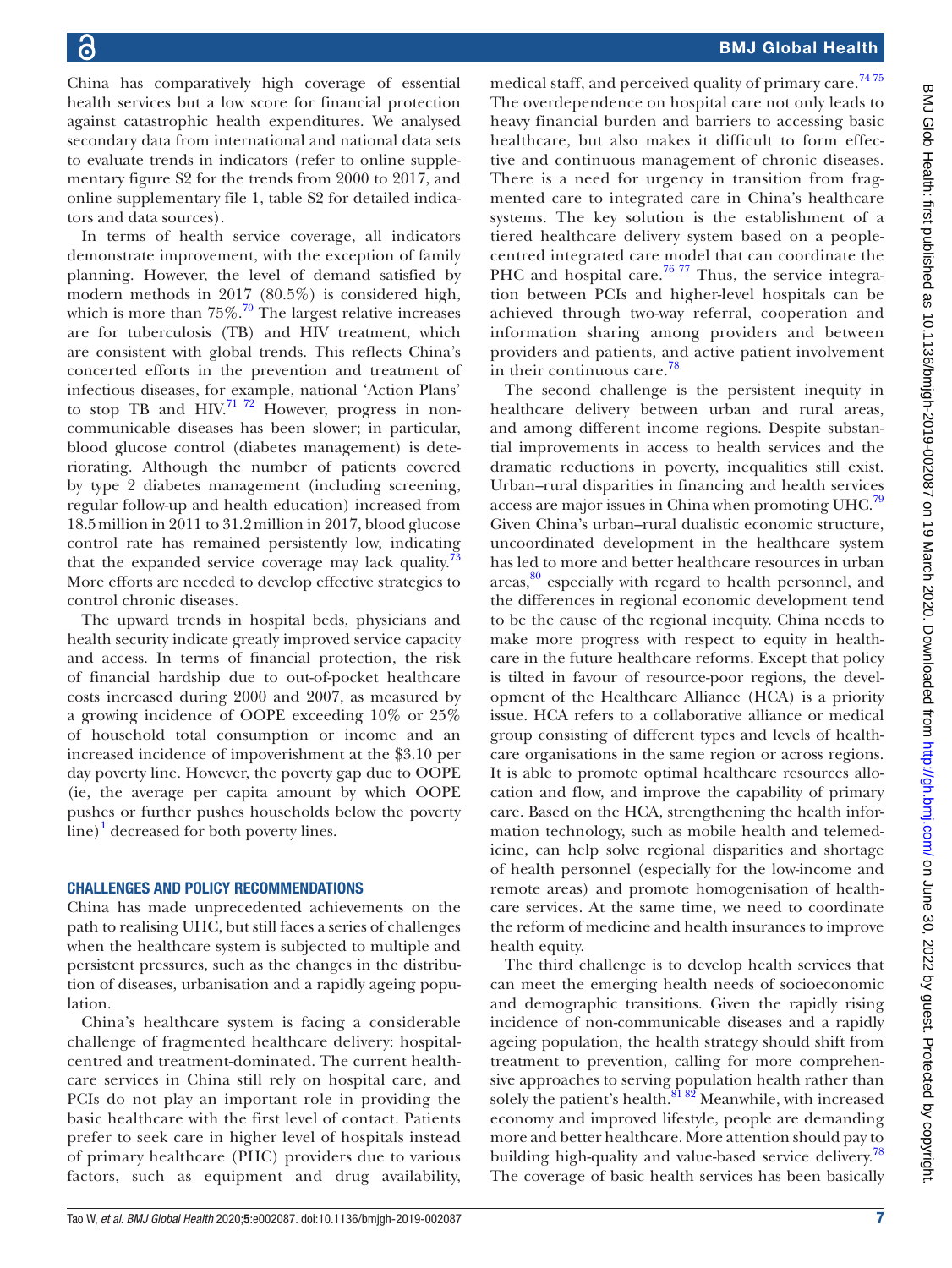achieved; therefore, improving the quality of services is the next step.

#### **CONCLUSION**

This analysis gives an overview of UHC in China with regard to health financing, healthcare services and the reported coverage of WHO/WB indicators. It is the first attempt to integrate WHO/WB framework into a summary measure of UHC in China. Our findings show that while China appears to be well on the path to UHC, there are identifiable gaps in service quality and a requirement for ongoing strengthening of financial protections. Some of the key challenges remain to be faced, such as the fragmented and inequitable health delivery system, and the increasing demand for high-quality and valuebased service delivery. Given that China has committed to achieving UHC and 'Healthy China 2030', the evidence from this study can be suggestive of furthering on in the UHC journey and taking the policy steps necessary to secure change.

#### Author affiliations

<sup>1</sup>Institute of Hospital Management, West China Hospital, Sichuan University, Chengdu, China

<sup>2</sup>Research Center of Tradtional Chinese Medicine, China Academy of Chinese Medical Sciences, Beijing, China

<sup>3</sup>Department of Health Policy and Management, Fielding School of Public Health, University of California, Los Angeles (UCLA), Los Angeles, California, USA <sup>4</sup>Department of drug policy and evaluation research, China National Health Development Research Center, Beijing, China

<sup>5</sup>President's Office, West China Hospital, Sichuan University, Chengdu, China 6 UCLA Center for Health Policy Research, Los Angeles, California, USA

Contributors WT and ZZ wrote the first draft of the manuscript, did the literature search and review, collected and analysed the data, produced the tables and figures, and interpreted the results. HD contributed to analysis formulation. PL assisted with data collection. LC was involved in editing each draft. DY, JW and RZ provided comments and suggestions in revisions of the analysis. WL designed the study and set the research direction. GK critically revised the analysis and provided overall guidance. All authors approved the final submitted version.

Funding This work was supported by the National Natural Science Foundation of China (grant no 71874115) and China Scholarship Council (CSC no 201806240304).

Disclaimer The funders had no role in the study design, data collection, data analysis, data interpretation and in writing the manuscript.

Competing interests None declared.

Patient consent for publication Not required.

Provenance and peer review Not commissioned; externally peer reviewed.

Data availability statement No additional data are available.

Open access This is an open access article distributed in accordance with the Creative Commons Attribution Non Commercial (CC BY-NC 4.0) license, which permits others to distribute, remix, adapt, build upon this work non-commercially, and license their derivative works on different terms, provided the original work is properly cited, appropriate credit is given, any changes made indicated, and the use is non-commercial. See: [http://creativecommons.org/licenses/by-nc/4.0/.](http://creativecommons.org/licenses/by-nc/4.0/)

#### ORCID iD

Wenjuan Tao <http://orcid.org/0000-0002-5926-2545>

#### **REFERENCES**

<span id="page-7-0"></span>1 World Health Organization. Tracking universal health coverage: 2017 global monitoring report: World Health organization and international bank for reconstruction and Development/The world bank, 2017; 2017.

- <span id="page-7-1"></span>United Nations. Transforming our world: the 2030 agenda for sustainable development. resolution adopted by the general assembly on 25 September 2015; 2015.
- <span id="page-7-2"></span>3 General Assembly of the United Nations. President of the 73rd session - Universal Health Coverage: Moving Together to Build a Healthier World: the United Nations, 2019. Available: [https://www.](https://www.un.org/pga/73/event/universal-health-coverage/) [un.org/pga/73/event/universal-health-coverage/](https://www.un.org/pga/73/event/universal-health-coverage/) [Accessed 11 Dec 2019].
- <span id="page-7-3"></span>4 Meng Q, Xu L. Monitoring and evaluating progress towards universal health coverage in China. *[PLoS Med](http://dx.doi.org/10.1371/journal.pmed.1001694)* 2014;11:e1001694.
- <span id="page-7-4"></span>5 Chen Z. Launch of the health-care reform plan in China. *[Lancet](http://dx.doi.org/10.1016/S0140-6736(09)60753-4)* 2009;373:1322–4.
- <span id="page-7-5"></span>6 Fang H, Eggleston K, Hanson K, *et al*. Enhancing financial protection under China's social health insurance to achieve universal health coverage. *[BMJ](http://dx.doi.org/10.1136/bmj.l2378)* 2019;365:l2378.
- <span id="page-7-6"></span>7 Yip W, Fu H, Chen AT, *et al*. 10 years of health-care reform in China: progress and gaps in universal health coverage. *[Lancet](http://dx.doi.org/10.1016/S0140-6736(19)32136-1)* 2019;394:1192–204.
- Ma X, Wang Z, Liu X. Progress on catastrophic health expenditure in China: evidence from China family panel studies (CFPS) 2010 to 2016. *[Int J Environ Res Public Health](http://dx.doi.org/10.3390/ijerph16234775)* 2019;16:4775.
- <span id="page-7-7"></span>Wu D, Yu F, Nie W. Improvement of the reduction in catastrophic health expenditure in China's public health insurance. *[PLoS One](http://dx.doi.org/10.1371/journal.pone.0194915)* 2018;13:e0194915.
- 10 Diao Y, Qian J, Liu Y, *et al*. How government insurance coverage changed the utilization and affordability of expensive targeted anticancer medicines in China: an interrupted time-series study. *[J Glob](http://dx.doi.org/10.7189/jogh.09.020702)  [Health](http://dx.doi.org/10.7189/jogh.09.020702)* 2019;9:020702.
- <span id="page-7-8"></span>11 Yu H. Universal health insurance coverage for 1.3 billion people: what accounts for China's success? *[Health Policy](http://dx.doi.org/10.1016/j.healthpol.2015.07.008)* 2015;119:1145–52.
- <span id="page-7-9"></span>12 Lagomarsino G, Garabrant A, Adyas A, *et al*. Moving towards universal health coverage: health insurance reforms in nine developing countries in Africa and Asia. *[Lancet](http://dx.doi.org/10.1016/S0140-6736(12)61147-7)* 2012;380:933–43.
- <span id="page-7-10"></span>13 National Healthcare Security Administration. Statistical Bulletin on the development of national basic medical security in 2018, 2019. Available: [http://www.nhsa.gov.cn/art/2019/6/30/art\\_7\\_1477.html](http://www.nhsa.gov.cn/art/2019/6/30/art_7_1477.html)  [Accessed 14 Jul 2019].
- <span id="page-7-11"></span>14 Zhang A, Nikoloski Z, Mossialos E. Does health insurance reduce out-of-pocket expenditure? Heterogeneity among China's middleaged and elderly. *[Soc Sci Med](http://dx.doi.org/10.1016/j.socscimed.2017.08.005)* 2017;190:11–19.
- 15 Chen J, Yu H, Dong H. Effect of the new rural cooperative medical system on farmers' medical service needs and utilization in Ningbo, China. *[BMC Health Serv Res](http://dx.doi.org/10.1186/s12913-016-1842-3)* 2016;16:593.
- <span id="page-7-12"></span>16 Li C, Tang C, Wang H. Effects of health insurance integration on health care utilization and its equity among the mid-aged and elderly: evidence from China. *[Int J Equity Health](http://dx.doi.org/10.1186/s12939-019-1068-1)* 2019;18:166.
- 17 Yang X, Chen M, Du J, *et al*. The inequality of inpatient care net benefit under integration of urban-rural medical insurance systems in China. *[Int J Equity Health](http://dx.doi.org/10.1186/s12939-018-0891-0)* 2018;17:173.
- <span id="page-7-13"></span>18 Xiong J, Hipgrave D, Myklebust K, *et al*. Child health security in China: a survey of child health insurance coverage in diverse areas of the country. *[Soc Sci Med](http://dx.doi.org/10.1016/j.socscimed.2013.08.006)* 2013;97:15–19.
- <span id="page-7-14"></span>19 Pan J, Tian S, Zhou Q, *et al*. Benefit distribution of social health insurance: evidence from China's urban resident basic medical insurance. *[Health Policy Plan](http://dx.doi.org/10.1093/heapol/czv141)* 2016;31:853–9.
- <span id="page-7-15"></span>20 Jin Y, Hou Z, Zhang D. Determinants of health insurance coverage among people aged 45 and over in China: who Buys public, private and multiple insurance. *[PLoS One](http://dx.doi.org/10.1371/journal.pone.0161774)* 2016;11:e0161774.
- 21 Chen W, Zhang Q, Renzaho AMN, *et al*. Social health insurance coverage and financial protection among rural-to-urban internal migrants in China: evidence from a nationally representative crosssectional study. *[BMJ Glob Health](http://dx.doi.org/10.1136/bmjgh-2017-000477)* 2017;2:e000477.
- <span id="page-7-16"></span>22 Wang Z, Yang J, Chen Q, *et al*. Evaluation on implementation effect of national basic public health service project. *Chin Health Eco* 2018;37:63–6.
- 23 Huang K, Li Y, Feng X. Coverage and influential factors of national basic public health service in Jilin Province under implementation of chronic disease management. *Chin J Public Health* 2019;35:665–9.
- <span id="page-7-17"></span>24 Yang L, Sun L, Wen L, *et al*. Financing strategies to improve essential public health equalization and its effects in China. *[Int J Equity Health](http://dx.doi.org/10.1186/s12939-016-0482-x)* 2016;15:194.
- 25 Guo J, Shao F, Fan H, *et al*. Analysis on the access to the basic public health care services and influencing factors among migrants. *Chin J Health Pol* 2016;9:75–82.
- <span id="page-7-18"></span>26 He M, Gao J, Liu W, *et al*. Case management of patients with type 2 diabetes mellitus: a cross-sectional survey in Chongqing, China. *[BMC Health Serv Res](http://dx.doi.org/10.1186/s12913-017-2039-0)* 2017;17:129.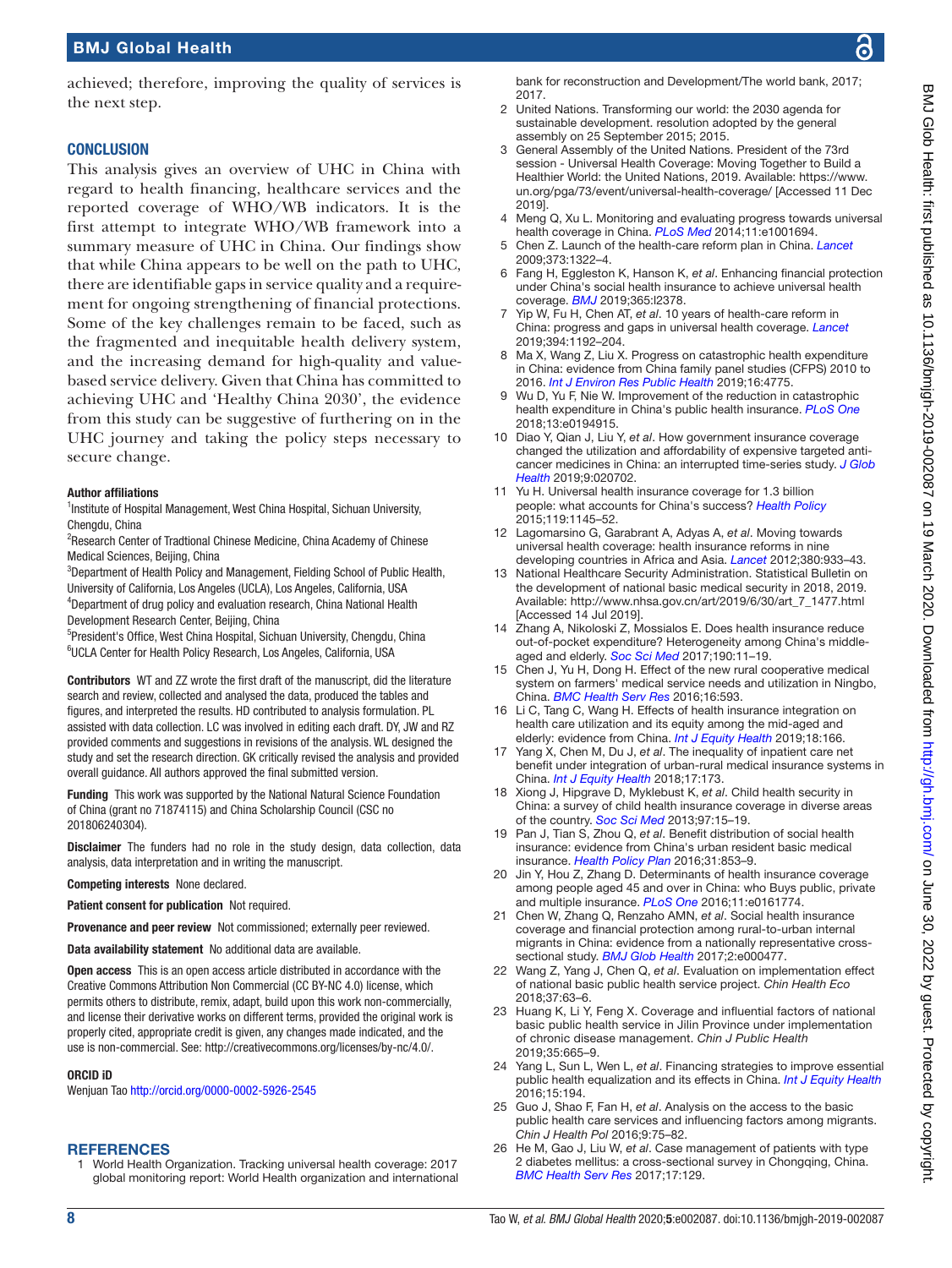# G

# BMJ Global Health

- 27 Wang L, Chen Y, L J, *et al*. Analysis of current situation and influencing factors of basic public health service in patients with hypertension and type 2 diabetes mellitus in Gansu. *Chin J Dis Cont Prevent* 2018;22:1192–4.
- <span id="page-8-1"></span>28 Zhou D, Feng Z, He S, *et al*. Equity of the essential public health service in rural China: evidence from a nationwide survey of hypertensive patients. *[Pak J Med Sci](http://dx.doi.org/10.12669/pjms.294.3773)* 2013;29:1012–7.
- 29 He B, Guo H, Wang J. The equalization analysis of the National essential public health services in Jiangsu Province. *J Nanjing Med Univ (Social Sciences)* 2019;19:210–3.
- 30 Wang Y, Zhang Q, Wang Q, *et al*. Coverage,change trend and influencing factors of maternal basic public health services in Jilin Province: based on the data from National Health Services Survey in 2008 and 2013. *Chin J Woman Child Health Res* 2016;27:705–8+28.
- 31 Zhang Q, Zheng Y, Xu S, *et al*. A comprehensive evaluation of basic public health quality in some counties of Gansu Province. *Chinese Rural Health Service Administration* 2019;39:104–8.
- <span id="page-8-2"></span>32 Zhao P, Diao Y, You L, *et al*. The influence of basic public health service project on maternal health services: an interrupted time series study. *[BMC Public Health](http://dx.doi.org/10.1186/s12889-019-7207-1)* 2019;19:824.
- <span id="page-8-3"></span>33 Zhang D, Pan X, Li S, *et al*. Impact of the National essential public health services policy on hypertension control in China. *[Am J](http://dx.doi.org/10.1093/ajh/hpx139)  [Hypertens](http://dx.doi.org/10.1093/ajh/hpx139)* 2018;31:115–23.
- 34 Guan X, Tang X, Wu X, *et al*. Management status of noncommunicable chronic diseases in basic public health service project in Sichuan Province. *J Occup Health Damage* 2015;30:76–9.
- <span id="page-8-4"></span>35 Zhou M, Wang H, Zeng X, *et al*. Mortality, morbidity, and risk factors in China and its provinces, 1990-2017: a systematic analysis for the global burden of disease study 2017. *[Lancet](http://dx.doi.org/10.1016/S0140-6736(19)30427-1)* 2019;394:1145–58.
- <span id="page-8-5"></span>36 Meng Q, Xu L, Zhang Y, *et al*. Trends in access to health services and financial protection in China between 2003 and 2011: a crosssectional study. *[Lancet](http://dx.doi.org/10.1016/S0140-6736(12)60278-5)* 2012;379:805–14.
- <span id="page-8-6"></span>37 Wong HT, Guo YQ, Chiu MYL, *et al*. Spatial illustration of health-care workforce accessibility index in China: how far has our 2009 healthcare reform brought us? *[Aust J Rural Health](http://dx.doi.org/10.1111/ajr.12198)* 2016;24:54–60.
- 38 Wang X, Yang H, Duan Z, *et al*. Spatial accessibility of primary health care in China: a case study in Sichuan Province. *[Soc Sci Med](http://dx.doi.org/10.1016/j.socscimed.2018.05.023)* 2018;209:14–24.
- <span id="page-8-0"></span>39 Center for Health Statistics and Information, NHFPC. *An analysis report of national health services survey in China, 2013*, 2015.
- <span id="page-8-7"></span>40 Li X, Xu Z, Ji L, *et al*. Direct medical costs for patients with type 2 diabetes in 16 tertiary hospitals in urban China: a multicenter prospective cohort study. *[J Diabetes Investig](http://dx.doi.org/10.1111/jdi.12905)* 2019;10:539–51.
- 41 Lin L, Brown KB, Yu F, *et al*. Health care experiences and perceived barriers to health care access: a qualitative study among African migrants in Guangzhou, Guangdong Province, China. *[J Immigr](http://dx.doi.org/10.1007/s10903-014-0114-8)  [Minor Health](http://dx.doi.org/10.1007/s10903-014-0114-8)* 2015;17:1509–17.
- <span id="page-8-8"></span>42 Li J, Feng XL. Health care-seeking behaviours and health expenditures in adults aged 45 years and older in China, 2011-2013. *[Trop Med Int Health](http://dx.doi.org/10.1111/tmi.12865)* 2017;22:638–54.
- <span id="page-8-9"></span>43 Liu W, Liu Y, Twum P, *et al*. National equity of health resource allocation in China: data from 2009 to 2013. *[Int J Equity Health](http://dx.doi.org/10.1186/s12939-016-0357-1)* 2016;15:68.
- 44 Zhang Y, Wang Q, Jiang T, *et al*. Equity and efficiency of primary health care resource allocation in mainland China. *[Int J Equity Health](http://dx.doi.org/10.1186/s12939-018-0851-8)* 2018;17:140.
- 45 Xu K, Zhang K, Wang D, *et al*. Trend in distribution of primary health care professionals in Jiangsu Province of eastern China. *[Int J Equity](http://dx.doi.org/10.1186/s12939-014-0117-z)  [Health](http://dx.doi.org/10.1186/s12939-014-0117-z)* 2014;13:117.
- <span id="page-8-10"></span>46 Zhu D, Guo N, Wang J, *et al*. Socioeconomic inequalities of outpatient and inpatient service utilization in China: personal and regional perspectives. *[Int J Equity Health](http://dx.doi.org/10.1186/s12939-017-0706-8)* 2017;16:210.
- <span id="page-8-11"></span>47 Pan B, Towne SD, Chen Y, *et al*. The inequity of inpatient services in rural areas and the New-Type rural cooperative medical system (NRCMS) in China: repeated cross sectional analysis. *[Health Policy](http://dx.doi.org/10.1093/heapol/czw175)  [Plan](http://dx.doi.org/10.1093/heapol/czw175)* 2017;32:634–46.
- 48 Liu X, Wong H, Liu K. Outcome-based health equity across different social health insurance schemes for the elderly in China. *[BMC](http://dx.doi.org/10.1186/s12913-016-1261-5)  [Health Serv Res](http://dx.doi.org/10.1186/s12913-016-1261-5)* 2015;16:9.
- 49 Flatø H, Zhang H. Inequity in level of healthcare utilization before and after universal health coverage reforms in China: evidence from household surveys in Sichuan Province. *[Int J Equity Health](http://dx.doi.org/10.1186/s12939-016-0385-x)* 2016;15:96.
- <span id="page-8-12"></span>50 Jha A, Godlee F, Abbasi K. Delivering on the promise of universal health coverage. *[BMJ](http://dx.doi.org/10.1136/bmj.i2216)* 2016;353:i2216.
- 51 Geldsetzer P, Haakenstad A, James EK, *et al*. Non-technical health care quality and health system responsiveness in middle-income countries: a cross-sectional study in China, Ghana, India, Mexico, Russia, and South Africa. *[J Glob Health](http://dx.doi.org/10.7189/jogh.08.020417)* 2018;8:020417.
- <span id="page-8-13"></span>52 GBD 2016 Healthcare Access and Quality Collaborators. Measuring performance on the healthcare access and quality index for 195

countries and territories and selected subnational locations: a systematic analysis from the global burden of disease study 2016. *[Lancet](http://dx.doi.org/10.1016/S0140-6736(18)30994-2)* 2018;391:2236–71.

- <span id="page-8-14"></span>53 World Health Organization. *Making fair choices on the path to universal health coverage-Final report of the who consultative group on equity and universal health coverage*. Geneva, 2014.
- <span id="page-8-15"></span>54 Wirtz VJ, Hogerzeil HV, Gray AL, *et al*. Essential medicines for universal health coverage. *[Lancet](http://dx.doi.org/10.1016/S0140-6736(16)31599-9)* 2017;389:403–76.
- <span id="page-8-16"></span>55 He J, Tang M, Ye Z, *et al*. China issues the National essential medicines list (2018 edition): background, differences from previous editions, and potential issues. *[Biosci Trends](http://dx.doi.org/10.5582/bst.2018.01265)* 2018;12:445–9.
- <span id="page-8-17"></span>56 Huang Y, Jiang Y, Zhang L, *et al*. Availability, use, and affordability of medicines in urban China under universal health coverage: an empirical study in Hangzhou and Baoji. *[BMC Health Serv Res](http://dx.doi.org/10.1186/s12913-018-2993-1)* 2018;18:218.
- <span id="page-8-20"></span>57 Song Y, Bian Y, Zhen T. Making medicines more accessible in China: an empirical study investigating the early progress of essential medicine system. *[PLoS One](http://dx.doi.org/10.1371/journal.pone.0201582)* 2018;13:e0201582.
- <span id="page-8-18"></span>58 Jiang M, Zhou Z, Wu L, *et al*. Medicine prices, availability, and affordability in the Shaanxi Province in China: implications for the future. *[Int J Clin Pharm](http://dx.doi.org/10.1007/s11096-014-0037-4)* 2015;37:12–17.
- 59 Xu R, Li S, Lv X, *et al*. Prices, availability, and affordability of national essential medicines in public primary hospitals: a cross‐sectional survey in poverty‐stricken rural areas in China. *[Int J Health Plann](http://dx.doi.org/10.1002/hpm.2963)  [Manage](http://dx.doi.org/10.1002/hpm.2963)* 2019;60.
- <span id="page-8-19"></span>60 Guan X, Hu H, Man C, *et al*. A survey of availability, price and affordability of essential medicines from 2011 to 2016 in Chinese secondary and tertiary hospitals. *[Int J Equity Health](http://dx.doi.org/10.1186/s12939-018-0870-5)* 2018;17:158.
- 61 Fang Y, Wagner AK, Yang S, *et al*. Access to affordable medicines after health reform: evidence from two cross-sectional surveys in Shaanxi Province, Western China. *[Lancet Glob Health](http://dx.doi.org/10.1016/S2214-109X(13)70072-X)* 2013;1:e227–37.
- 62 Song Y, Bian Y, Petzold M, *et al*. Effects of the National essential medicine system in reducing drug prices: an empirical study in four Chinese provinces. *[J Pharm Policy Pract](http://dx.doi.org/10.1186/2052-3211-7-12)* 2014;7:12.
- 63 Wang J, Liu X, Wang S, *et al*. Short-term differences in drug prices after implementation of the National essential medicines system: a case study in rural Jiangxi Province, China. *[Indian J Pharmacol](http://dx.doi.org/10.4103/0253-7613.165192)* 2015;47:535–9.
- 64 Mao W, Huang Y, Chen W. An analysis on rational use and affordability of medicine after the implementation of national essential medicines policy and zero Mark-up policy in Hangzhou, China. *[PLoS One](http://dx.doi.org/10.1371/journal.pone.0213638)* 2019;14:e0213638.
- 65 Chao J, Gu J, Zhang H, *et al*. The impact of the National essential medicines policy on rational drug use in primary care institutions in Jiangsu Province of China. *[Iran J Public Health](http://www.ncbi.nlm.nih.gov/pubmed/29318114)* 2018;47:24–32.
- 66 Gong Y, Yang C, Yin X, *et al*. The effect of essential medicines programme on rational use of medicines in China. *[Health Policy Plan](http://dx.doi.org/10.1093/heapol/czv008)* 2016;31:21–7.
- 67 Song Y, Bian Y, Petzold M, *et al*. The impact of China's national essential medicine system on improving rational drug use in primary health care facilities: an empirical study in four provinces. *[BMC](http://dx.doi.org/10.1186/s12913-014-0507-3)  [Health Serv Res](http://dx.doi.org/10.1186/s12913-014-0507-3)* 2014;14:507.
- <span id="page-8-21"></span>68 Song Y, Bian Y, Li L. Current perspectives on China's national essential medicine system: primary care provider and patient views. *[BMC Health Serv Res](http://dx.doi.org/10.1186/s12913-016-1283-z)* 2015;16:30.
- <span id="page-8-22"></span>69 Wang Z, Chang R, Luo Y-B, *et al*. Evaluation of need and distribution of national essential medicines list in village clinics: a cross-sectional study based on the perspective of village doctors in China. *[Curr Med](http://dx.doi.org/10.1007/s11596-019-2089-0)  [Sci](http://dx.doi.org/10.1007/s11596-019-2089-0)* 2019;39:663–9.
- <span id="page-8-23"></span>70 Department of Economic and Social Affairs. *Tracking global progress in family planning: United nations*, 2017.
- <span id="page-8-24"></span>The General Office of the State Council. Notification of the general office of the state Council on the 13th five-year action plan to stop and prevent HIV in China, 2017. Available: [http://www.gov.cn/](http://www.gov.cn/zhengce/content/2017-02/05/content_5165514.htm) [zhengce/content/2017-02/05/content\\_5165514.htm](http://www.gov.cn/zhengce/content/2017-02/05/content_5165514.htm) [Accessed 12 Aug 2019].
- 72 The General Office of the State Council. Notification of the general office of the state Council on the 13th five-year for tuberculosis prevention and control, 2017. Available: [http://www.gov.cn/](http://www.gov.cn/zhengce/content/2017-02/16/content_5168491.htm) [zhengce/content/2017-02/16/content\\_5168491.htm](http://www.gov.cn/zhengce/content/2017-02/16/content_5168491.htm) [Accessed 12 Aug 2019].
- <span id="page-8-25"></span>73 Yuan B, Balabanova D, Gao J, *et al*. Strengthening public health services to achieve universal health coverage in China. *[BMJ](http://dx.doi.org/10.1136/bmj.l2358)* 2019;33:l2358.
- <span id="page-8-26"></span>74 Liu Y, Zhong L, Yuan S, *et al*. Why patients prefer high-level healthcare facilities: a qualitative study using focus groups in rural and urban China. *[BMJ Glob Health](http://dx.doi.org/10.1136/bmjgh-2018-000854)* 2018;3:e000854.
- 75 Liu Y, Kong Q, Yuan S, *et al*. Factors influencing choice of health system access level in China: a systematic review. *[PLoS One](http://dx.doi.org/10.1371/journal.pone.0201887)* 2018;13:e0201887.